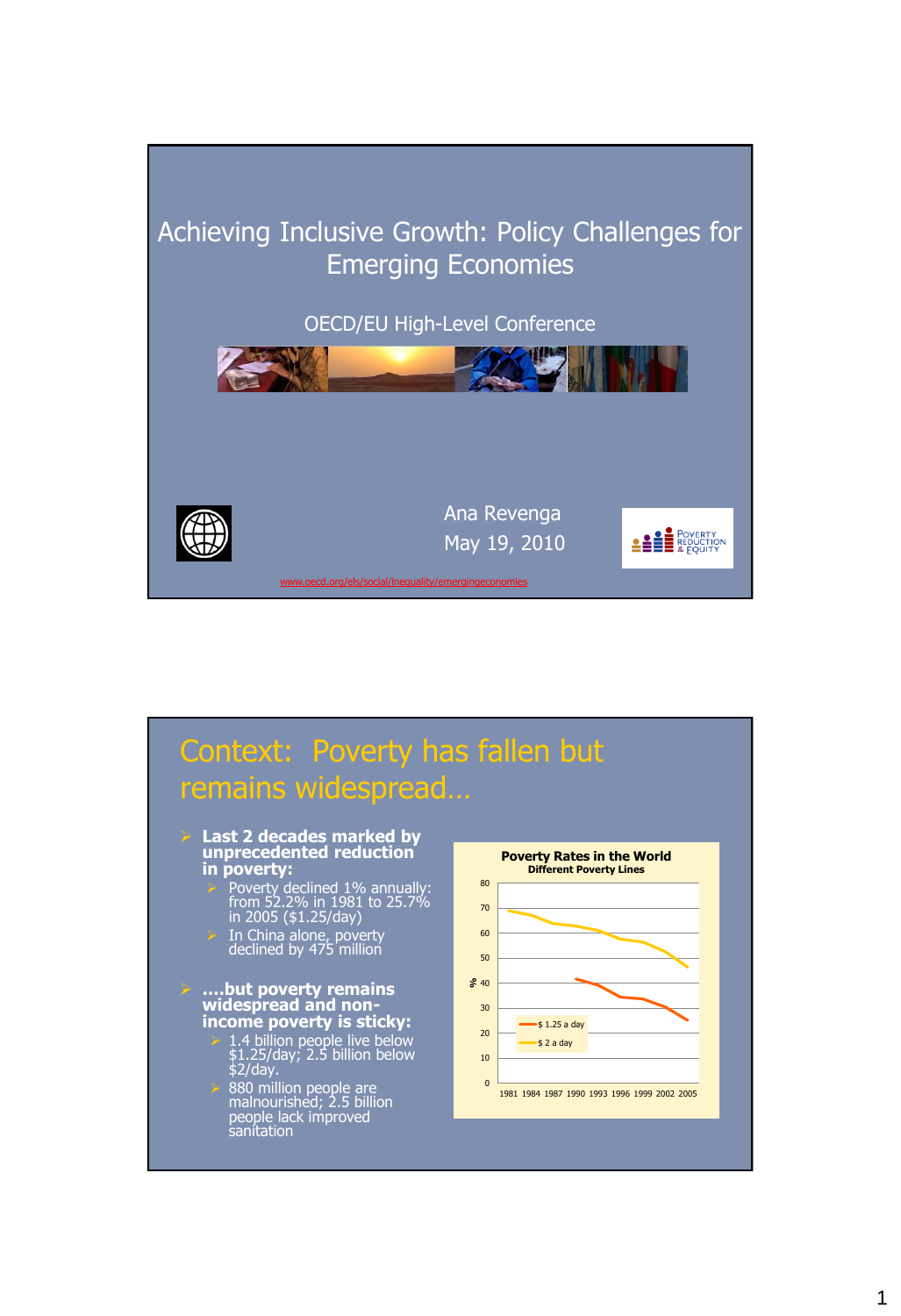

#### **There is rising inequality between regions and within fast-growing countries:**

- Rapid poverty reduction in East Asia since 1990; nearstagnation in Africa; rising vulnerability in ECA
- $\triangleright$  Rising inequality in Vietnam, China, India, Bangladesh and other rapid growers.

### **and vulnerability is high and growing:**

 $\triangleright$  Food/financial crises pushed many into poverty; highlighted the fragility of development gains



## Mixed picture on global inequality – driven by China and India

Figure 1. Concept 1 and Concept 2 (international) inequalities, 1952-2006  $\mathbf{S}$  $\overline{2}$  $\mathbf{r}$ oefficie **g** 룱  $8 -$ 1970 1980<br>vear 1990  $200$ 2010 Note: Before 1960, there are between 80 and 90 countries included. After 1960, the number varies between 180 and 150.

Concept 1: inter-country unweighted Concept 2: Inter-country weighted by pop

### **International Inequality Global Gini 1988-2002**

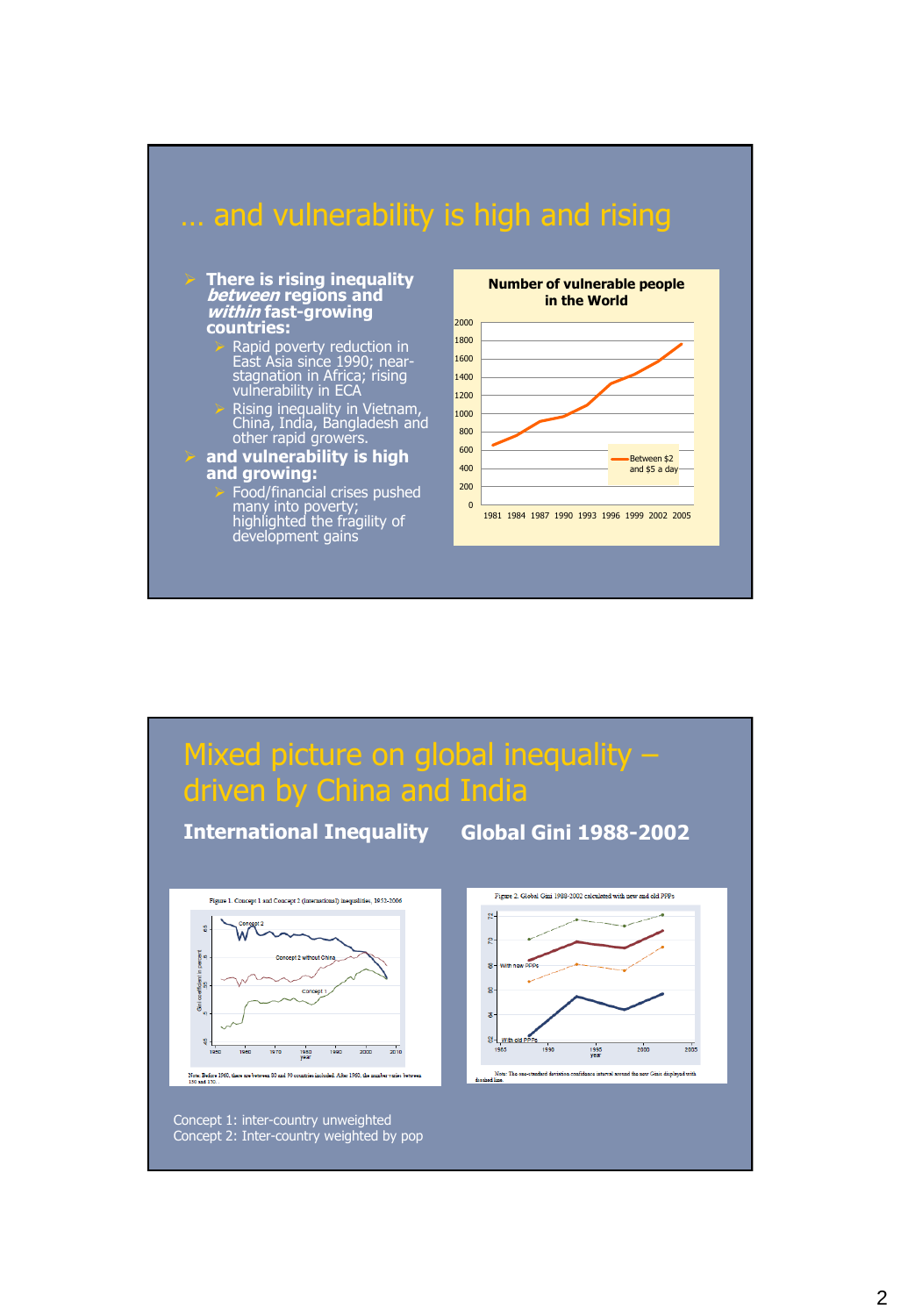

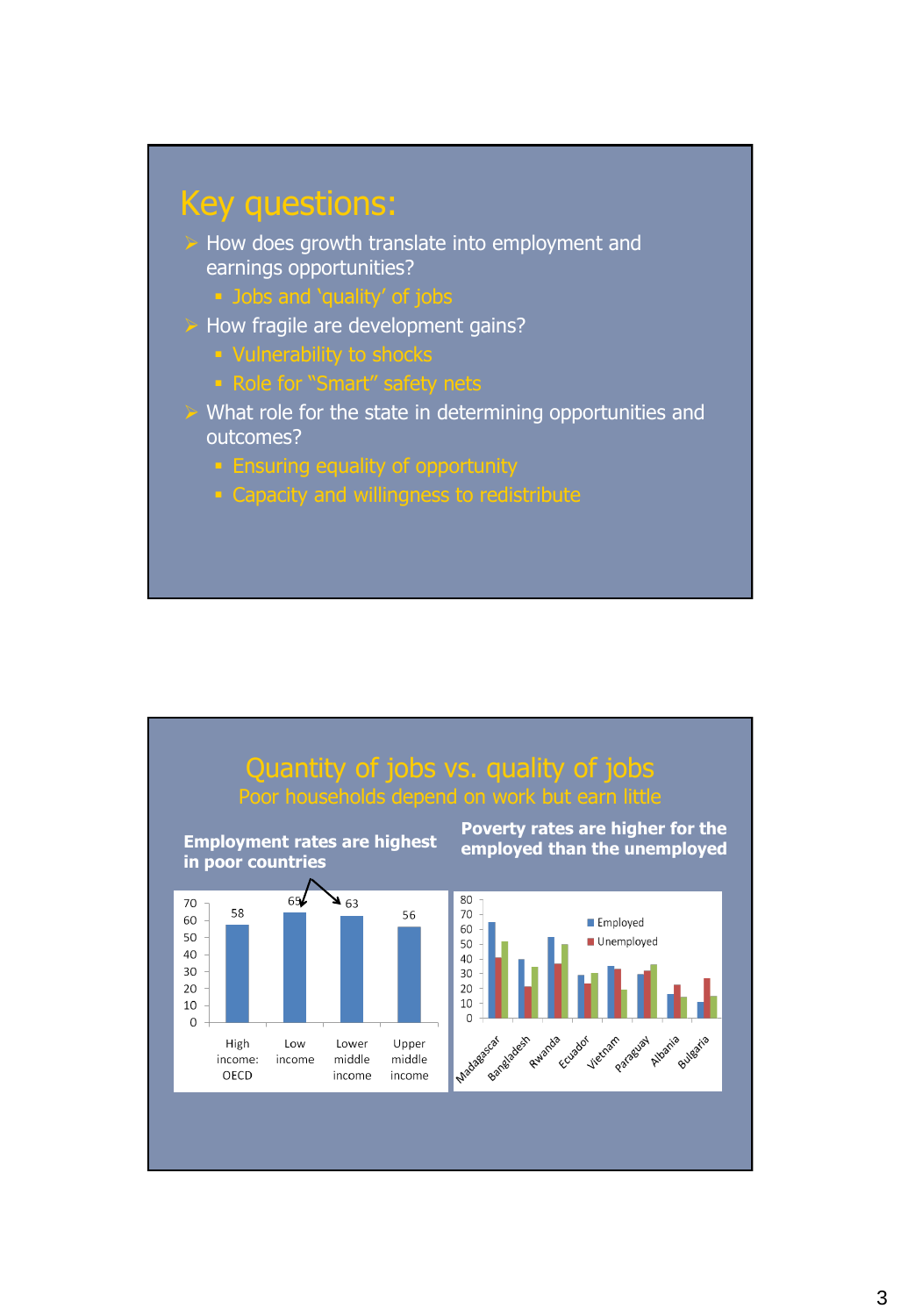## Quality of jobs may matter more than quantity:

|            |            |                                 |                          |                                            | % change in poverty headcount index per year |                           |           |
|------------|------------|---------------------------------|--------------------------|--------------------------------------------|----------------------------------------------|---------------------------|-----------|
| Country    | <b>GDP</b> | % change per year<br>Employment | Employment<br>Elasticity | <b>International</b><br>\$1.15/day \$2/day | <b>National</b>                              | Poverty<br>elasticity $1$ | Period    |
| Albania    | 3.1        | 1.8                             | 0.6                      |                                            | $-10.1$                                      | $-3.3$                    | 2002-2005 |
| Vietnam    | 8.3        | 2.6                             | 0.3                      |                                            | $-8.4$                                       | $-1.0$                    | 1993-1998 |
| Pakistan   | 4.7        | 3.6                             | 0.8                      | $-9.0$<br>$-4.0$                           |                                              | $-0.9$                    | 1999-2005 |
| Bangladesh | 5.1        | 2.1                             | 0.4                      |                                            | $-3.5$                                       | $-0.7$                    | 2000-2005 |
| Sri Lanka  | 4.0        | 2.3                             | 0.6                      | $-2.6$<br>$-2.6$                           |                                              | $-0.7$                    | 1996-2002 |
| Nepal      | 4.0        | 2.6                             | 0.7                      | $-2.7$<br>$-1.6$                           |                                              | $-0.4$                    | 1996-2004 |
| Rwanda     | 6.3        | 2.5                             | 0.4                      |                                            | $-1.0$                                       | $-0.2$                    | 2000-2006 |
| India      | 6.5        | 1.8                             | 0.3                      | $-0.7$<br>$-1.5$                           |                                              | $-0.1$                    | 1994-2005 |
| Madagascar | 1.3        | 2.8                             | 2.2                      |                                            | $-0.5$                                       | $-0.4$                    | 2001-2005 |
| Nicaragua  | 3.4        | 3.9                             | 1.1                      |                                            | 0.2                                          | 0.1                       | 2001-2005 |
|            |            |                                 |                          |                                            |                                              |                           |           |
|            |            |                                 |                          |                                            |                                              |                           |           |

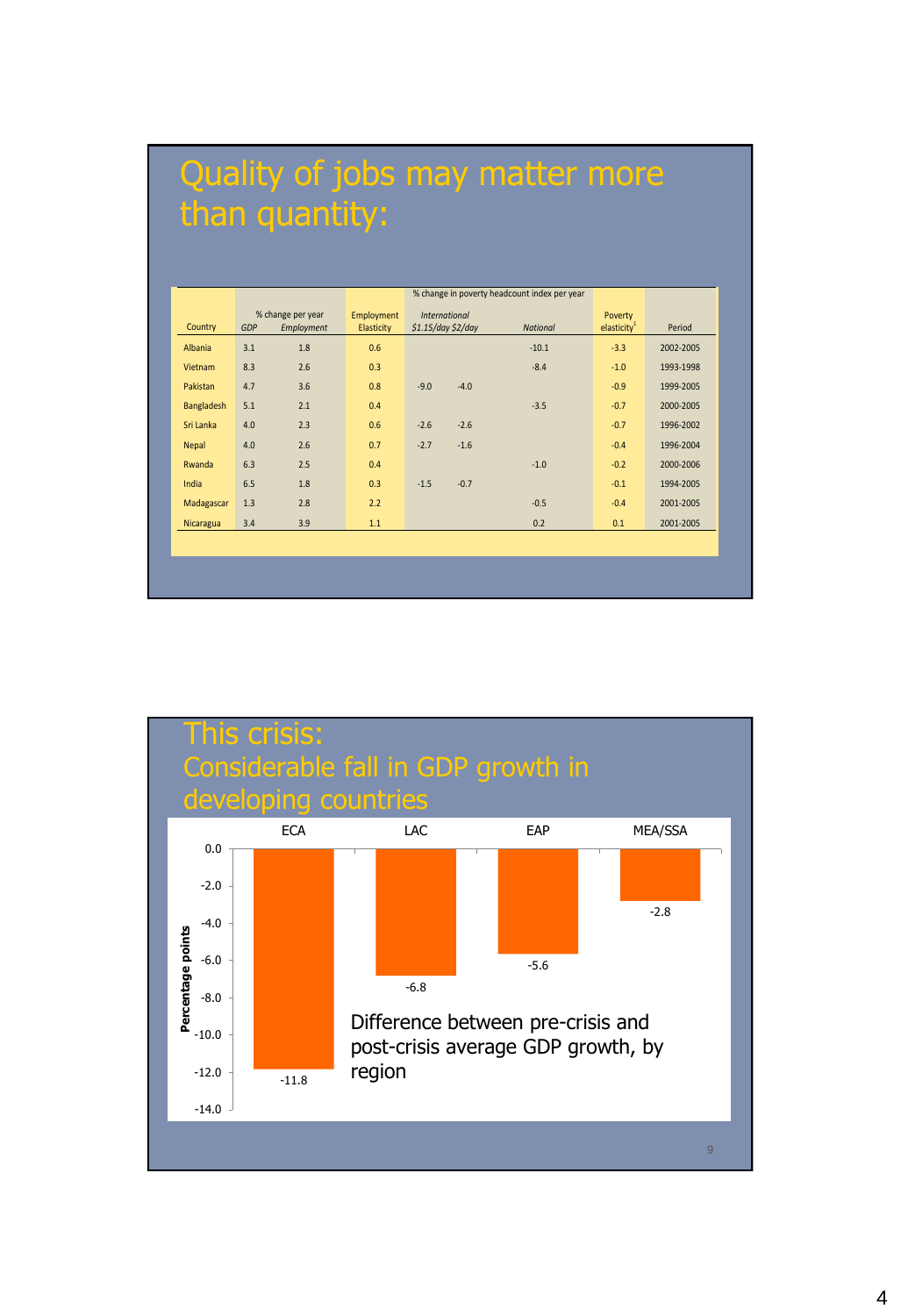

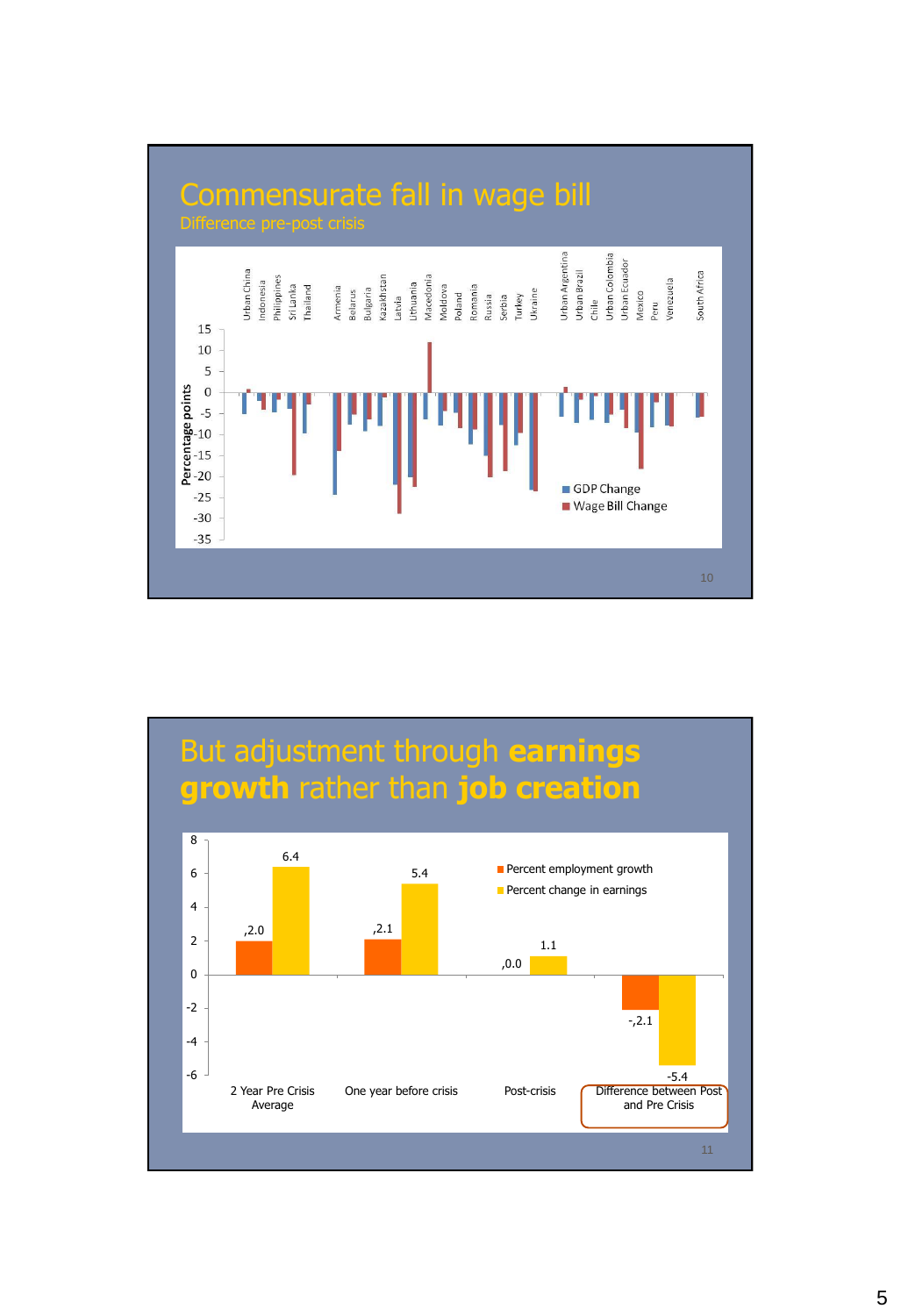

# Distributional implications 2: simulated impacts on poverty and inequality **% change in poverty/inequality indicators between crisis and**

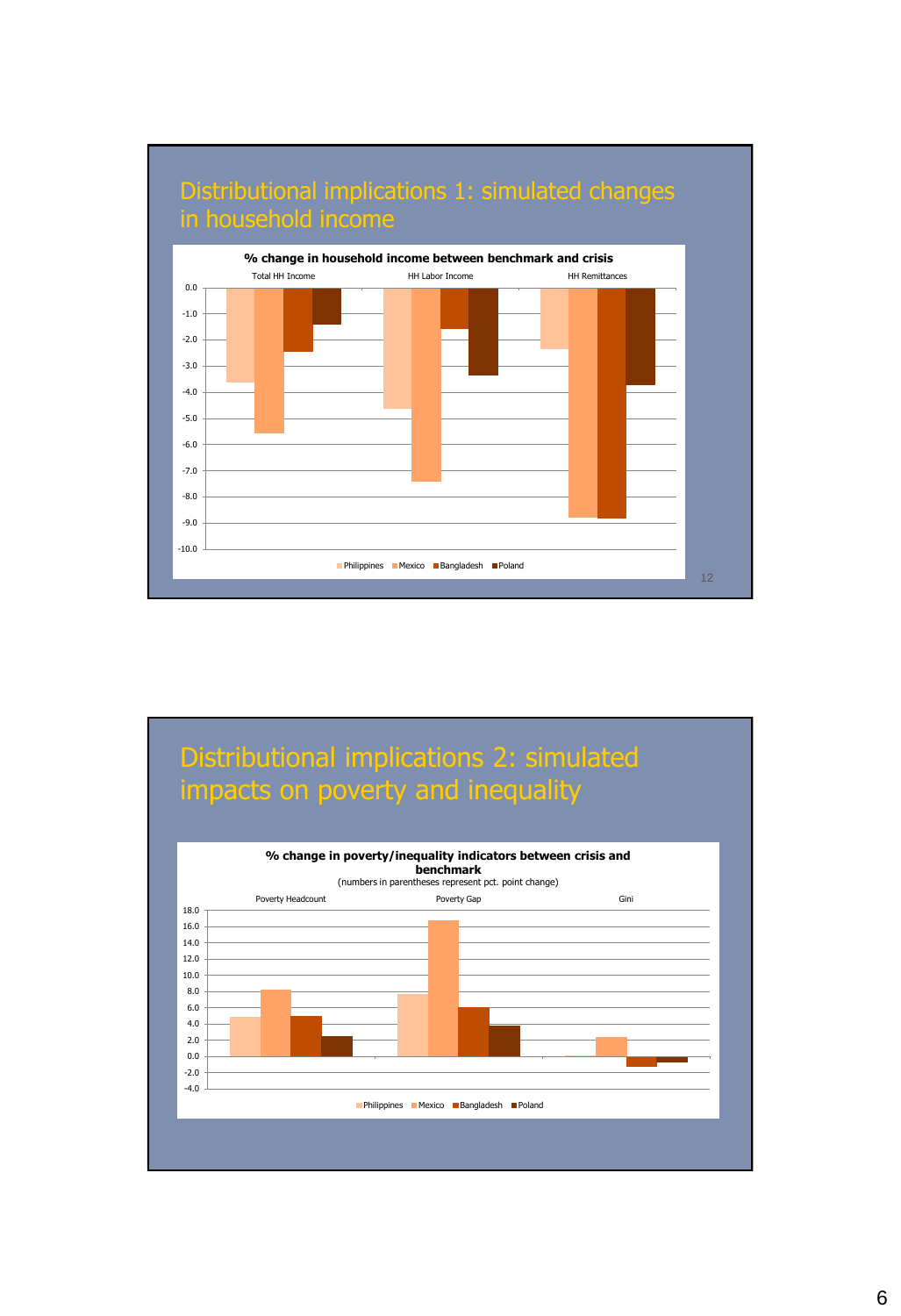

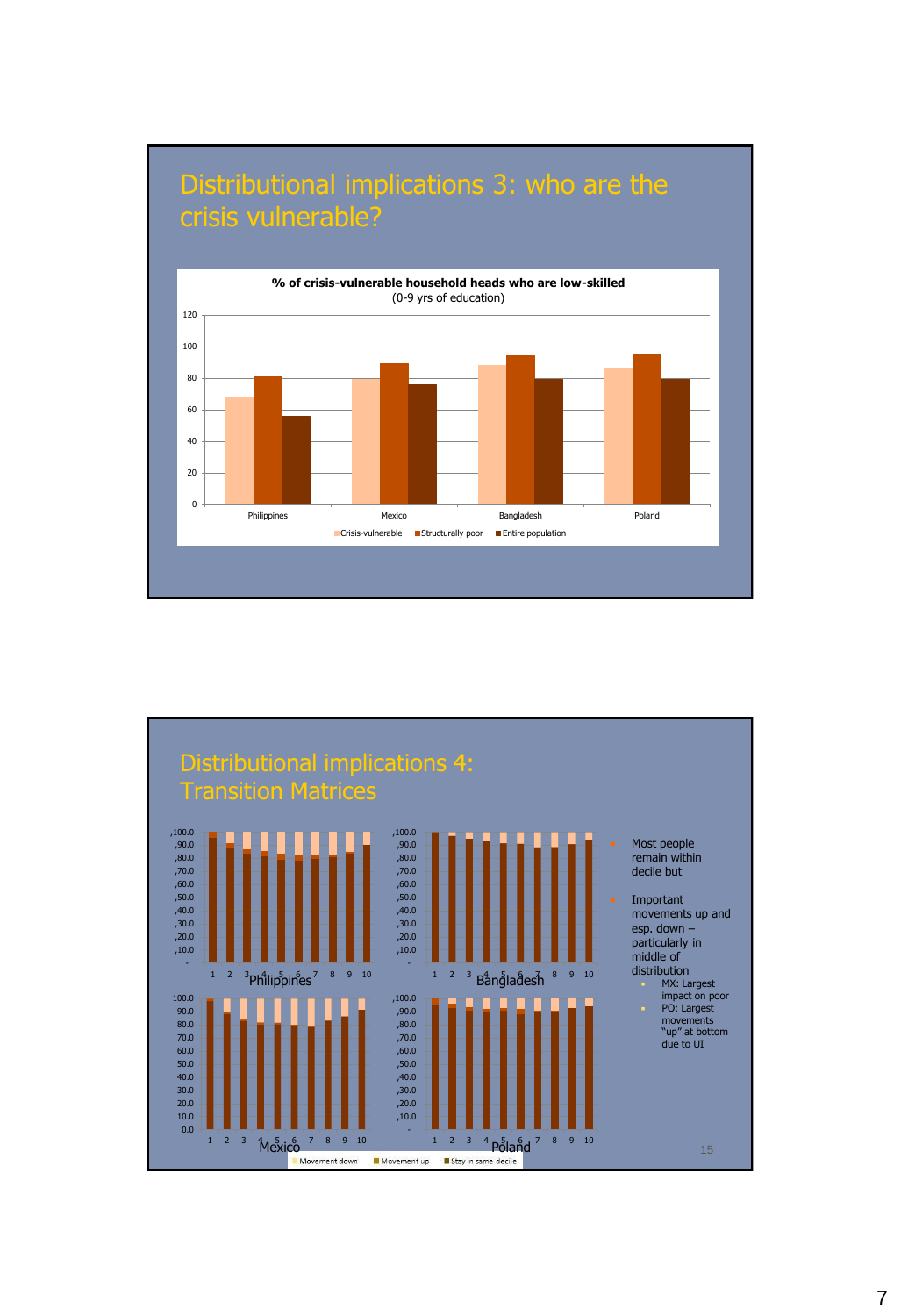| Menu of options for dealing with<br>labor market-related risks |                                                                                                                                                                                                                                                           |  |  |  |  |  |  |  |
|----------------------------------------------------------------|-----------------------------------------------------------------------------------------------------------------------------------------------------------------------------------------------------------------------------------------------------------|--|--|--|--|--|--|--|
| <b>Income</b><br><b>Support</b>                                | • Unemployment insurance<br>• Training allowances<br><b>Important, Customize</b><br>• Public works<br>• Last resort social assistance                                                                                                                     |  |  |  |  |  |  |  |
| <b>Enhance</b><br>employability                                | • Job search assistance<br>• Training/retraining (w or w/o stipends)<br><b>Important for</b><br>• Apprenticeship, internships<br>HK dev,<br>• Income tax reduction, work credit,<br>growth<br>restructuring unemployment benefit<br>• Mobility allowances |  |  |  |  |  |  |  |
| <b>Job Protection</b>                                          | . Wage subsidies, social security tax reduction<br>Handle w/care<br>.On the job retraining, preventative training                                                                                                                                         |  |  |  |  |  |  |  |
| <b>Job Creation</b>                                            | · Public works; public investment program<br>Handle w/care<br>• Wage subsidies (for new entrants) / social<br>security tax reductions<br>• Start up support; business tax reduction<br>16<br>• More flexible labor regulations                            |  |  |  |  |  |  |  |

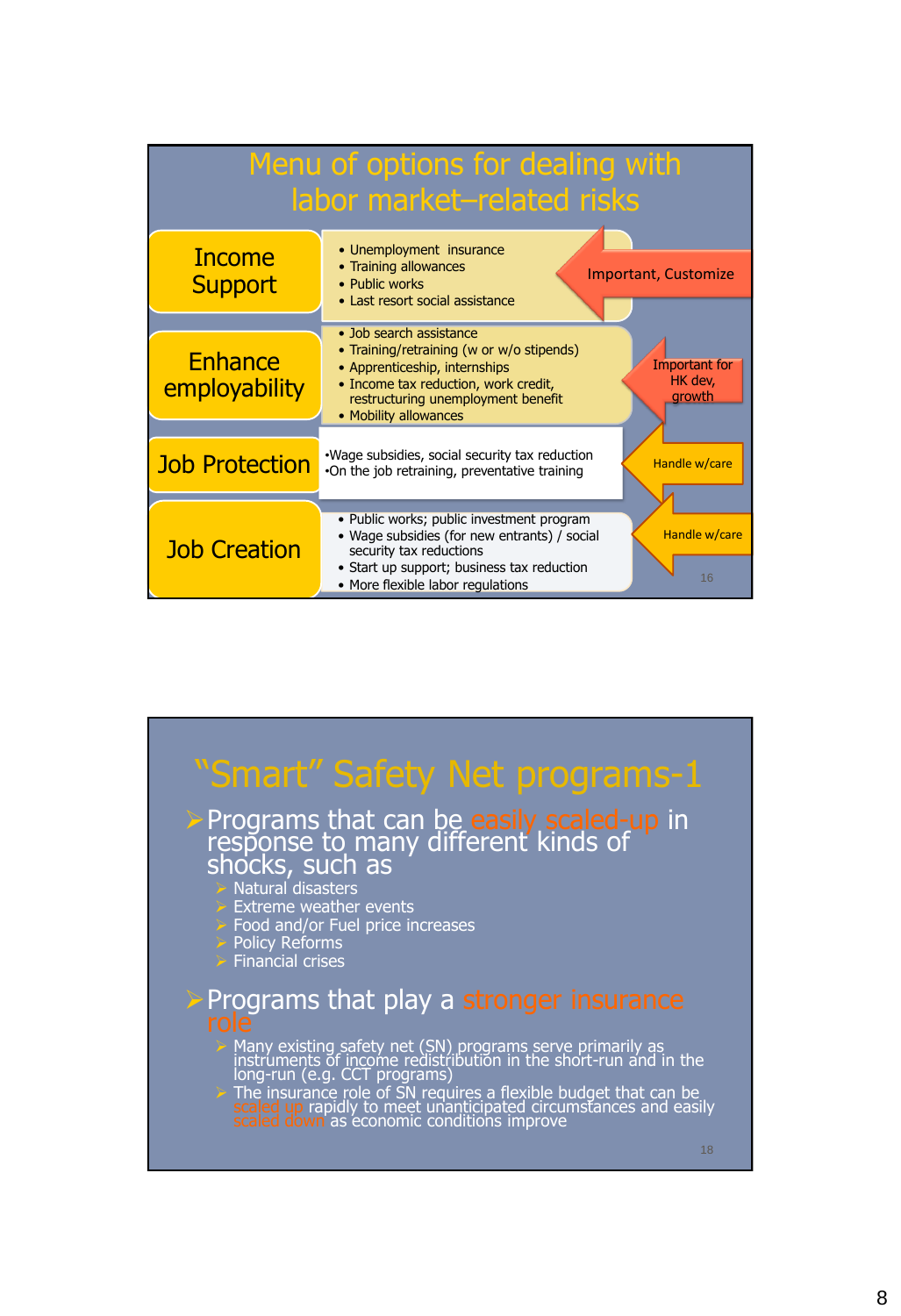

### What role for State in determining opportunities and outcomes?

- **Delivering services** and ensuring equality of opportunity
	- $\triangleright$  Circumstances of birth should not determine a person"s future wellbeing
- Willingness and capacity to redistribute
- Human Opportunities Index (Latin America)
- $>$  Completing 6th grade on time
- $>$  School enrollment at a specific age
- > Infrastucture
	- > Clean Water
	- **Electricity**
	- $>$  Sanitation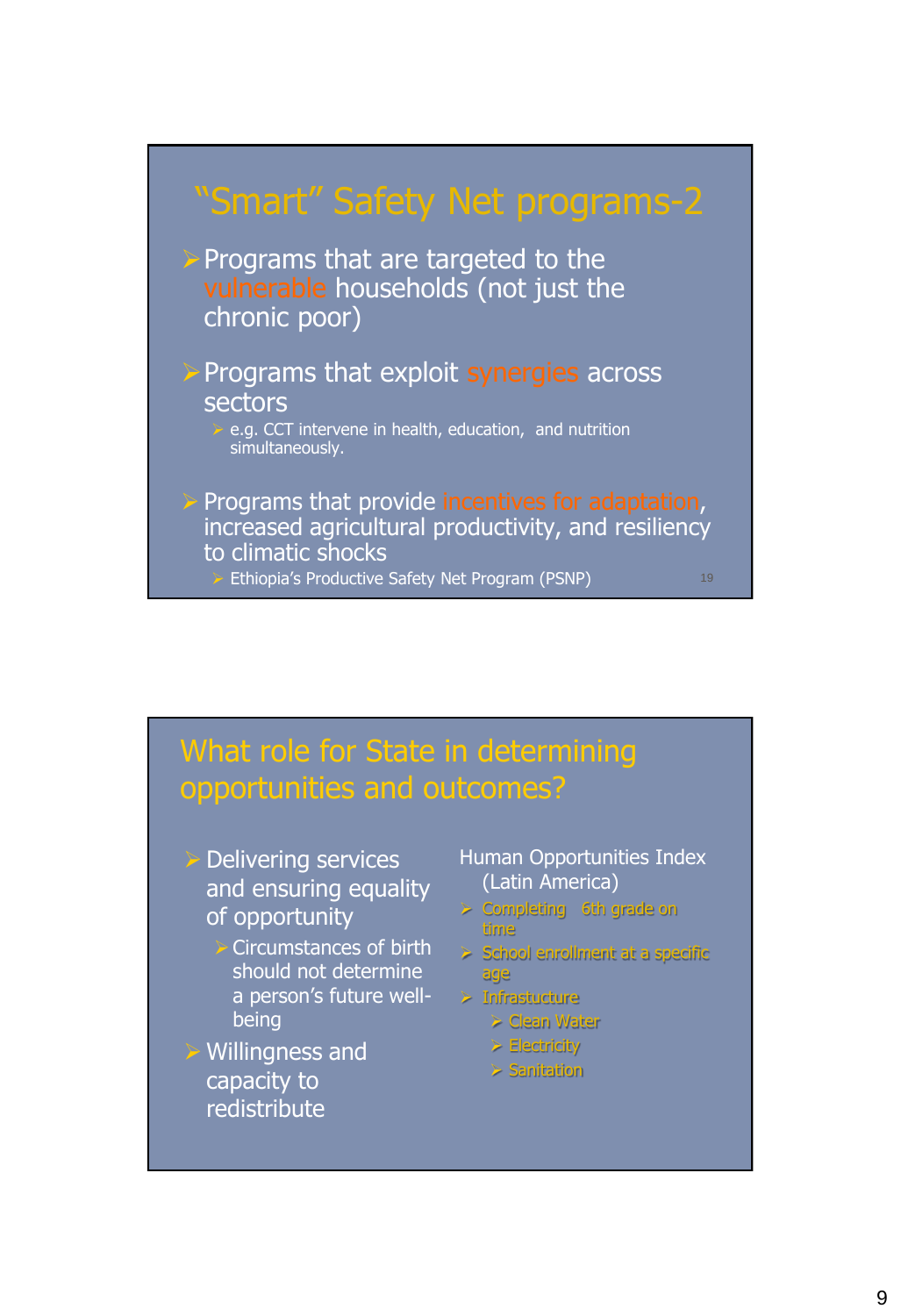

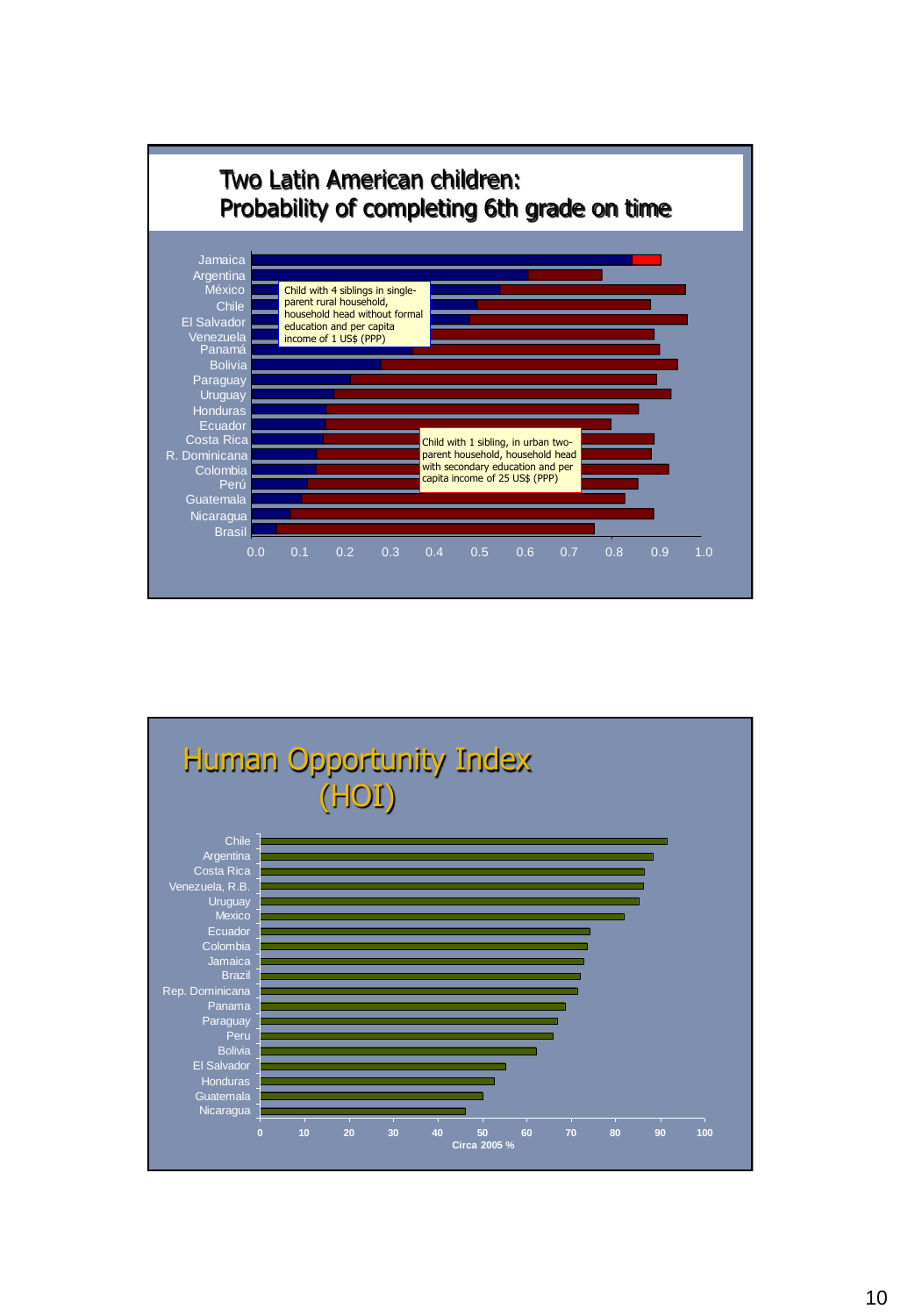

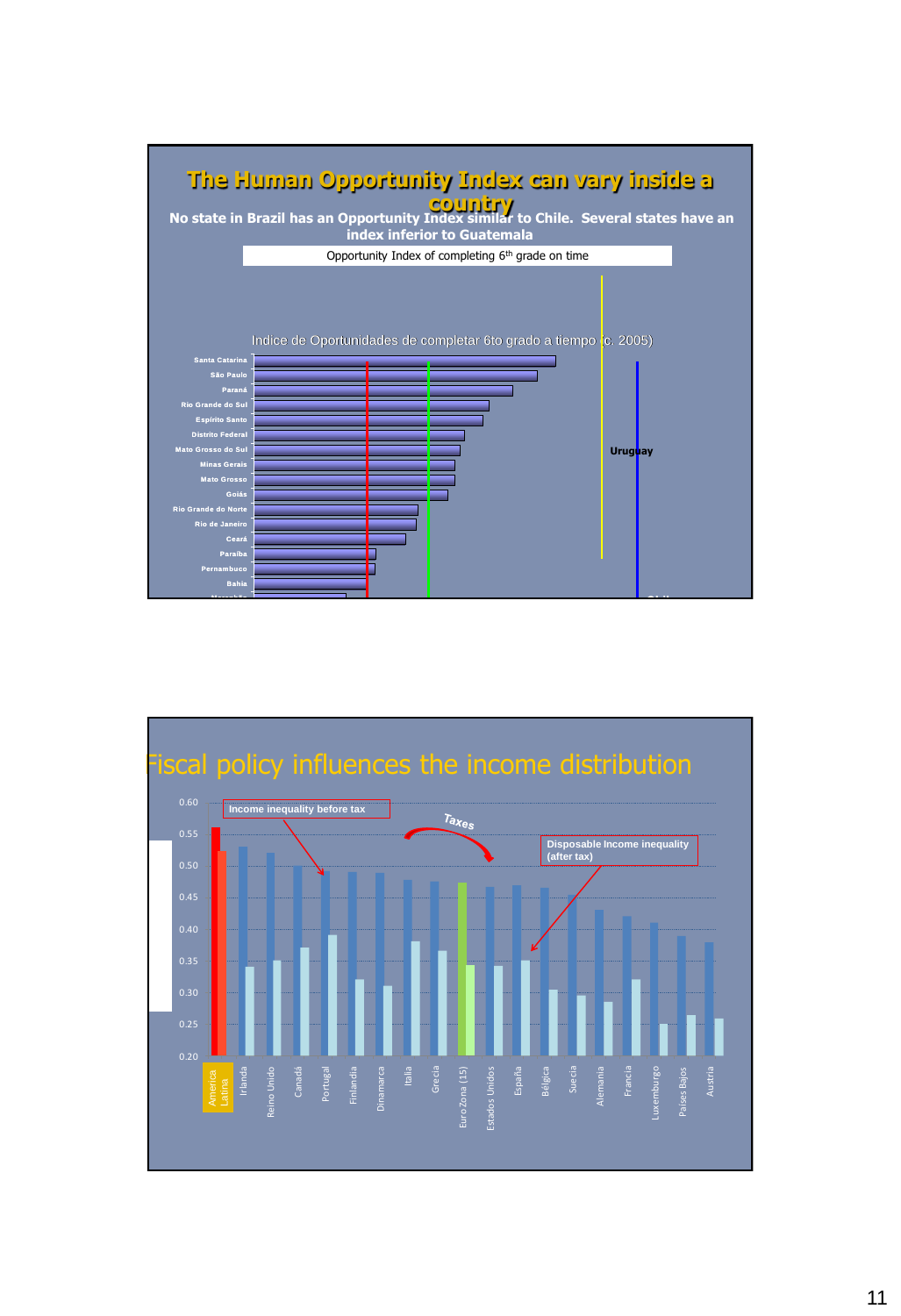

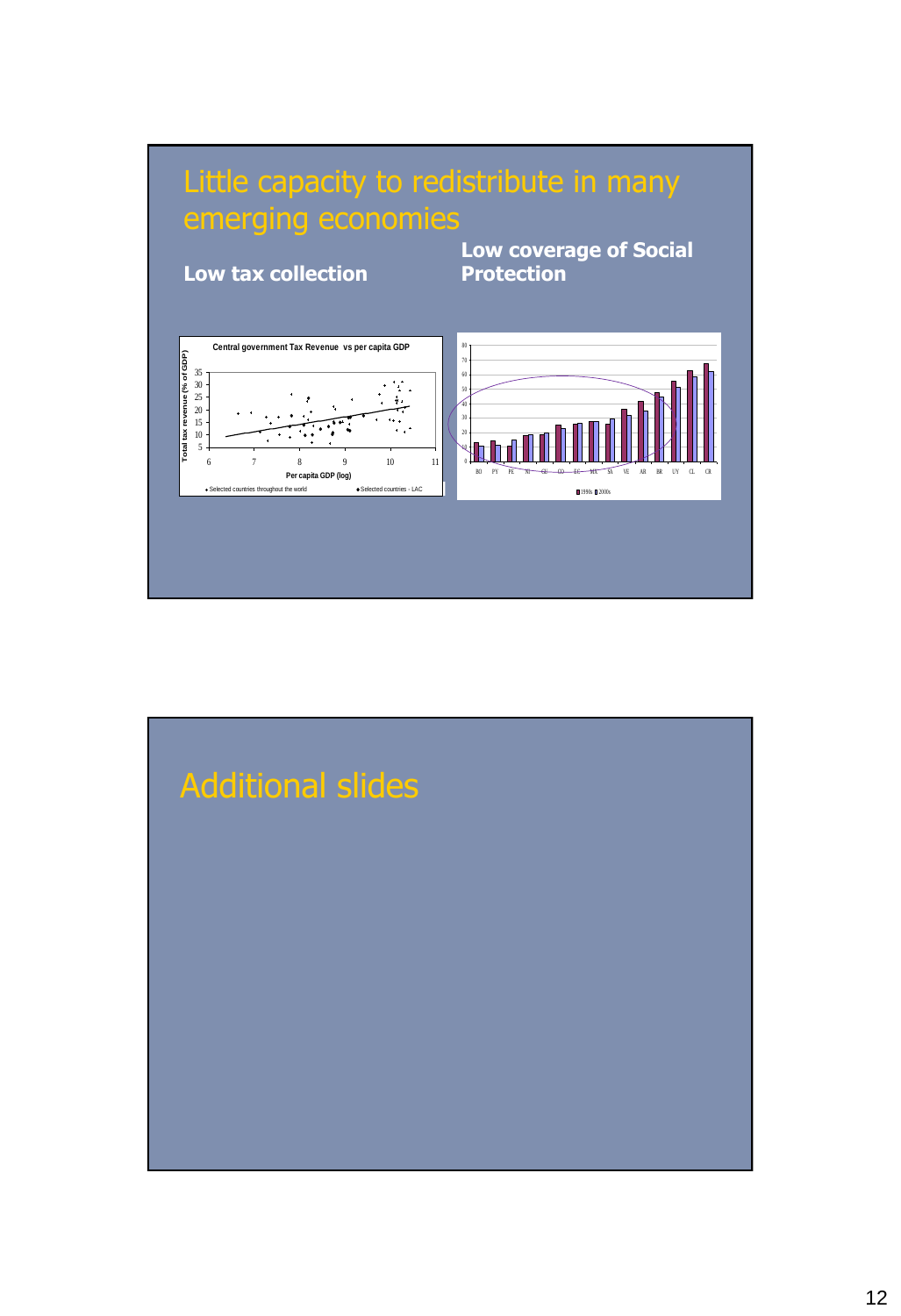